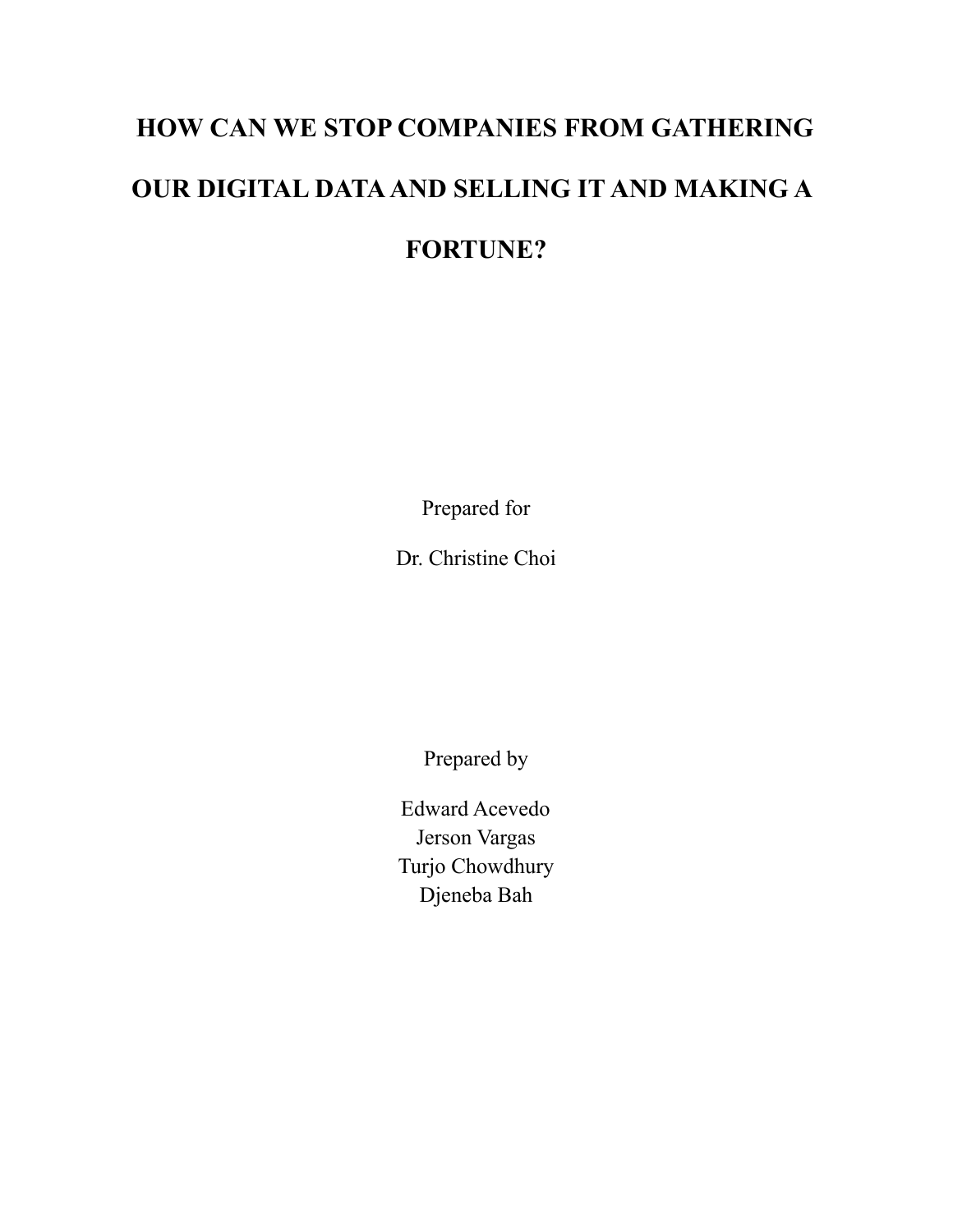### **TABLE OF CONTENTS**

SECTION 1

**INTRODUCTION** 

OBJECTIVE OF THE RESEARCH

METHODOLOGY

RESULT

DISCUSSION

**CONCLUSION** 

RECOMMENDATION

**REFERENCES**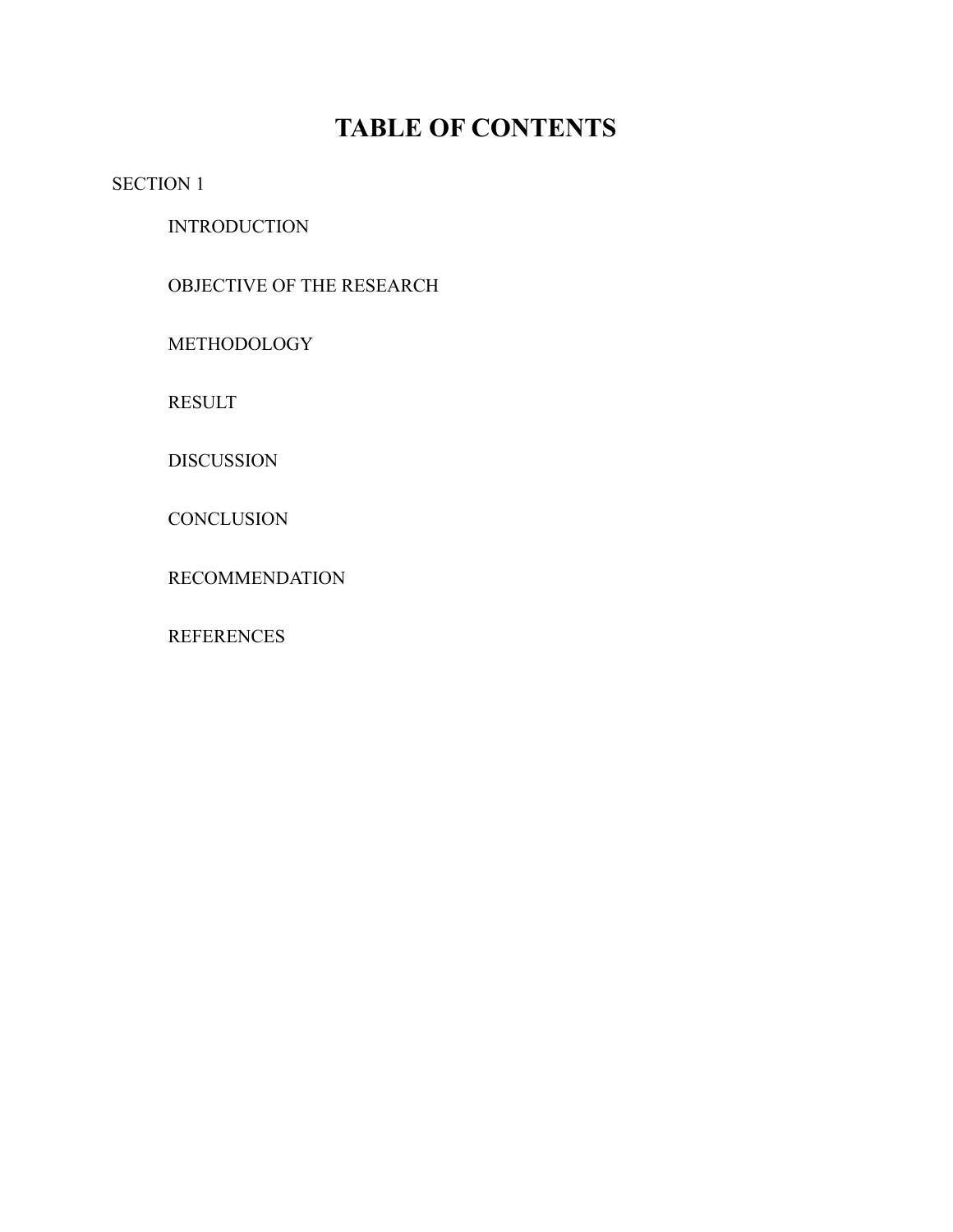## HOW CAN WE STOP COMPANIES FROM GATHERING OUT DIGITAL DATAAND SELLING IT AND MAKING

#### A FORTUNE?

#### SECTION 1

#### **INTRODUCTION**

#### **Turjo Chowdhury**

Technological progress is seen as nothing but a blessing to mankind. The advancement of technology has made concepts that were science fiction 50 years ago into reality today. From Rovers exploring extraterrestrial planets to the microprocessors that control smart phones in our hand, everything has been possible for the expansion and development of technology. For everything to be where they are today, the internet has undeniably been the main instrument that made everything possible. Communication and transmission of data was what the internet was primarily developed for and today it is what keeps every human running. From news to social media, research to entertainment, we blindly rely on the internet today and that dependence is what some companies secretly use to gather data. Such data can contain information such as interest, personal preference, location data, demographics etc, and are collected without the knowledge of the users. The collection of data is then sold to other companies and can be used, for example, for marketing purposes to curate targeted advertisements. The use of the internet has made us victims of stealthy data collection which eventually gathers information which can be used for targeted purposes. As we discuss our topic through this paper, we will be discussing the some main points that we see with this worldwide issue. The overall discussion of this project is even though we can't permanently stop companies from gathering our personal data. We want to show what are some preventative measures that can be taken to lessen the collection of data.

#### OBJECTIVE OF THE RESEARCH

#### **Jerson Vargas / Edward Acevedo**

The objective of the research is to design a report explaining multiple solutions on how and why companies are collecting our personal information and data and selling it to fortune one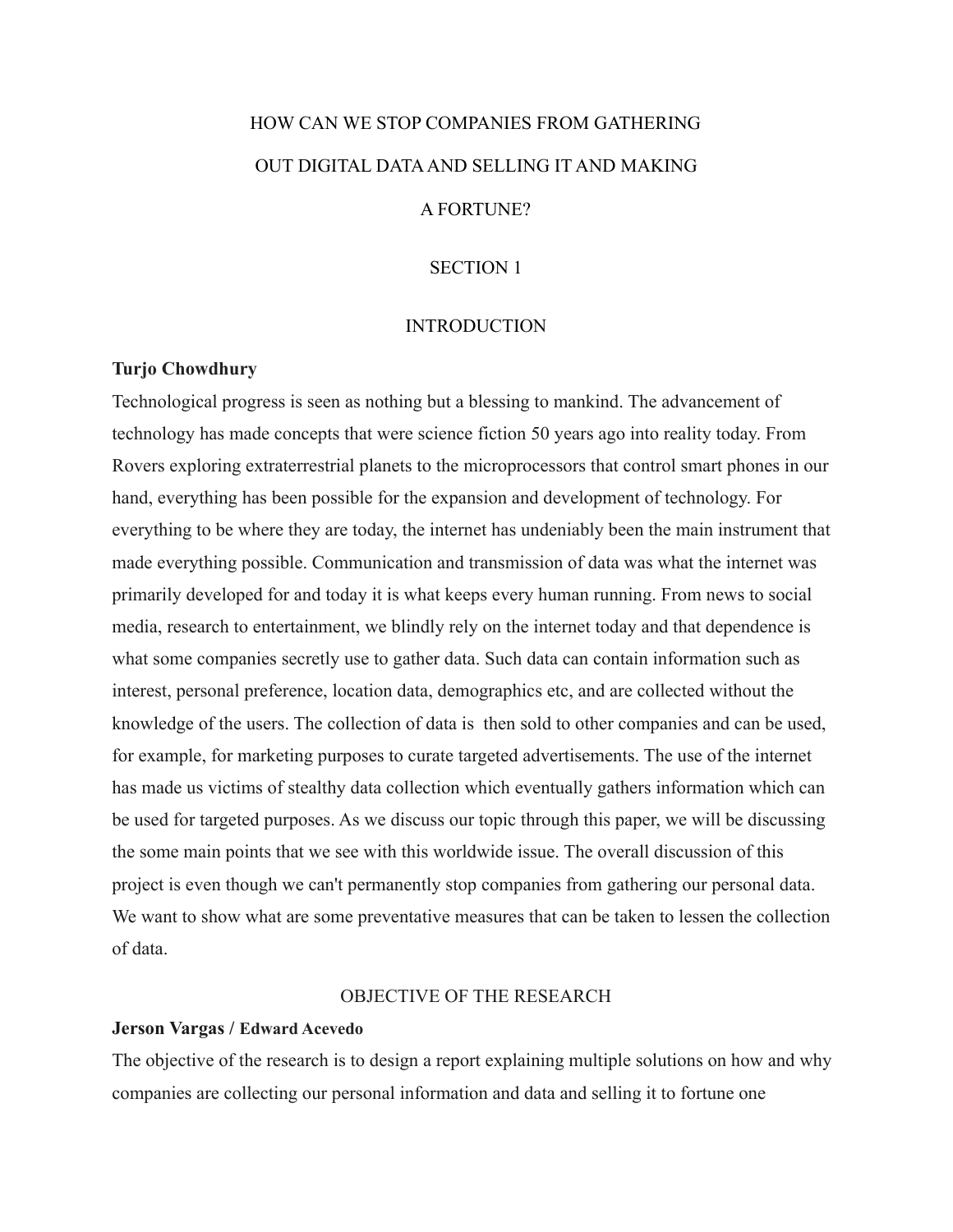companies. Additionally this research is also designed to show everyday users that we are not safe, people and companies are always watching us and we as users don't even see it happening. We the people are far from having our own privacy when it comes to these electronic devices, we are always being watched. For example there are companies that collect our facial expressions and our voice and our environment that we are in. These companies are not only out to get our personal data there are companies that want to collect our personal appearance, even our DNA. A company such as Google, uses their social media platforms for example they use YouTube to collect our cookies and cache. To see what video we as users are watching and see how we interact with the environment, they are basically looking for our needs and wants. By companies taking this information they go through it and basically start pushing advertisements onto the user that are related to things they have seen and searched for in the past. Also there are companies out there that make most of their revenue by putting out Ads onto their platform. Companies have a data log of everything users do on the platform, if we get into detail companies can collect our payment information, search history, pictures we've liked and commented on, they can even monitor the device ip you are on. This is a total breach of our privacy. Thus this paper will illustrate a detailed description of things you will see with companies and what they do with all the data they collect from their users. It will also show what are some steps that we as users can take to minimize our exposure to these companies.

#### METHODOLOGY

#### **Edward Acevedo**

As we were doing our research there were many things that we had to factor in to narrow our research. We as a team had to brainstorm key terms to really narrow what specifically we want to talk about throughout our paper. Some of those terms we came up with that will help us narrow the search are digital data, cookies and cache, youtube algorithm, data breaches, data collectors, digital ads, and google collecting personal data. We were able to come up with this list that describes the overall idea of our topic, once we came up with our list we began doing our research. We began by utilizing the New York City College of Technology Library Database, we started by doing deep searches using our list of key terms we came up with as a team. As we began doing our search we looked for certain articles that pertain to the topic we narrowed the search we used the filter tool that the search engine offers. For example the filters that one of us used as we did our search was, we searched digital data as the main search criteria we then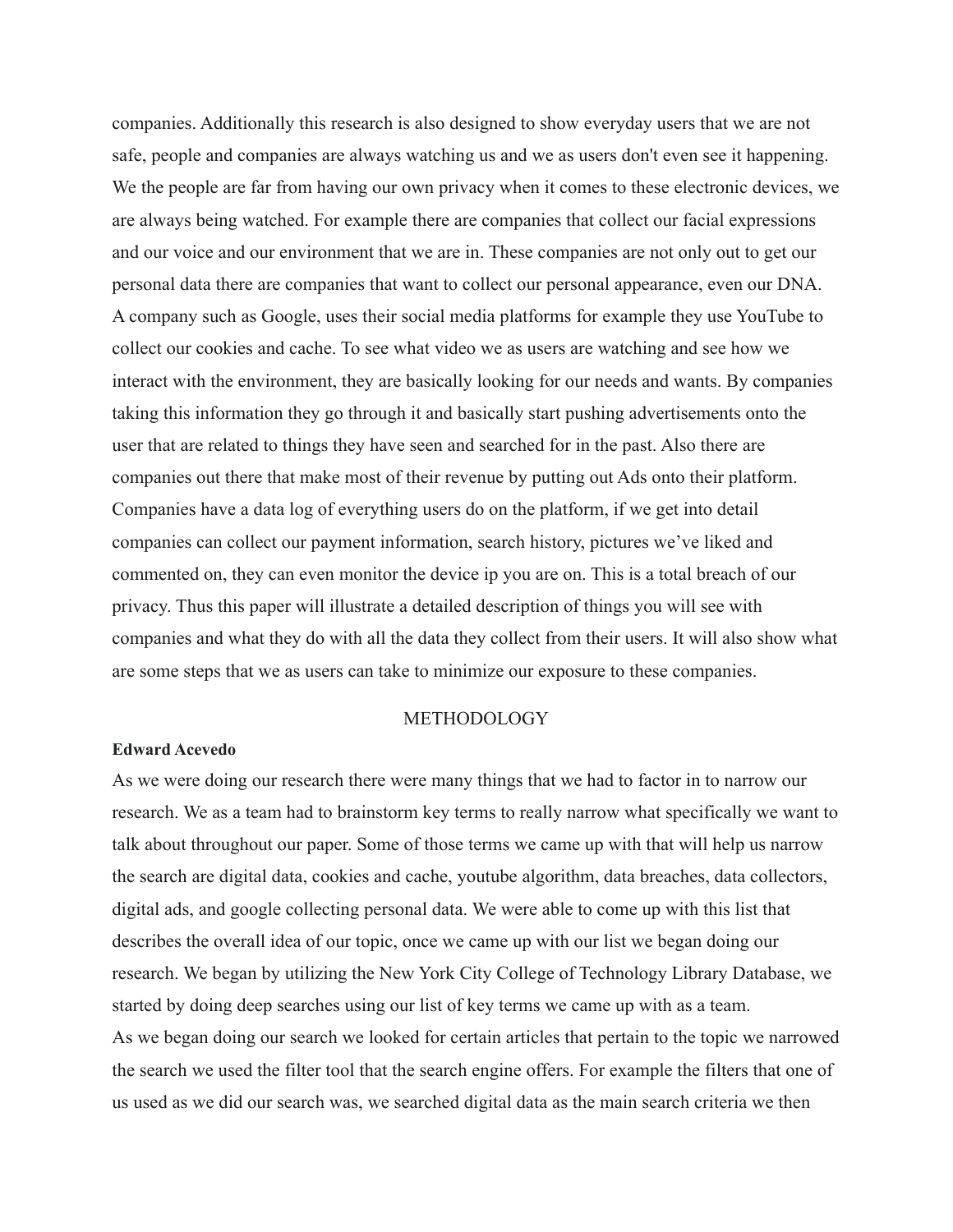added selling, also privacy. We narrowed the search by selecting only articles that were published from 2017 to 2022 and that are related to science  $\&$  technology and technology. We as a team were all able to come up with at least one to two articles using our own filters that really describe the overall picture of the issue we are trying to let the world know. Each of us spent a good amount of time skimming through articles that best fit our topic. Throughout this paper, we will be utilizing these articles to describe this worldwide issue that we believe is impacting us everyday users. A method we talked amongst each other, it pertains to our research. We knew that the research we all were going to find was going to be repetitive, that we were mostly going to find similar or the same information pertaining to this topic. So what we discussed amongst each other was lets each talk about different companies, whether it be Google, Facebook, Tik Tok, Instagram, etc. So what this means is as we do our research we are trying to look for information that pertains to these companies. The reason being is because each of these major companies utilize or use their users' data in different ways.

#### RESULTS

#### **Edward Acevedo**

After doing research this topic has given me a better understanding of our data privacy, it has shown me that we as users of the internet are vulnerable. From entertainment applications to social media applications, or any kind of applications that we use on our devices, any information we put out there, it's out there for people to get knowledge of. It's ridiculous to think that any kind of applications we use all collect some kind of data whether it be personal information, facial expressions, our activities, location information, etc the list can go on and on. As I was doing my research and adding my filters I came across articles that stood out to me the most, the first article was from Michael Sengelmann known as "An overview of Reverse Engineering and A Security Analysis of Tik Tok". This author explains the importance of data collection and what it does for companies. The author also explains how data collection is done through users consciously knowing it's happening. This author also explains how technology is advancing our footprint we leave on the internet is more than basic information. This article gives great examples and discusses important key points that I want to include in the overall discussion. The second article that I came across was by Stachl C., Boyd R., Horstmann K., Khambatta P., Matz S., Harari G. known as "Computational Personality Assessment". As I was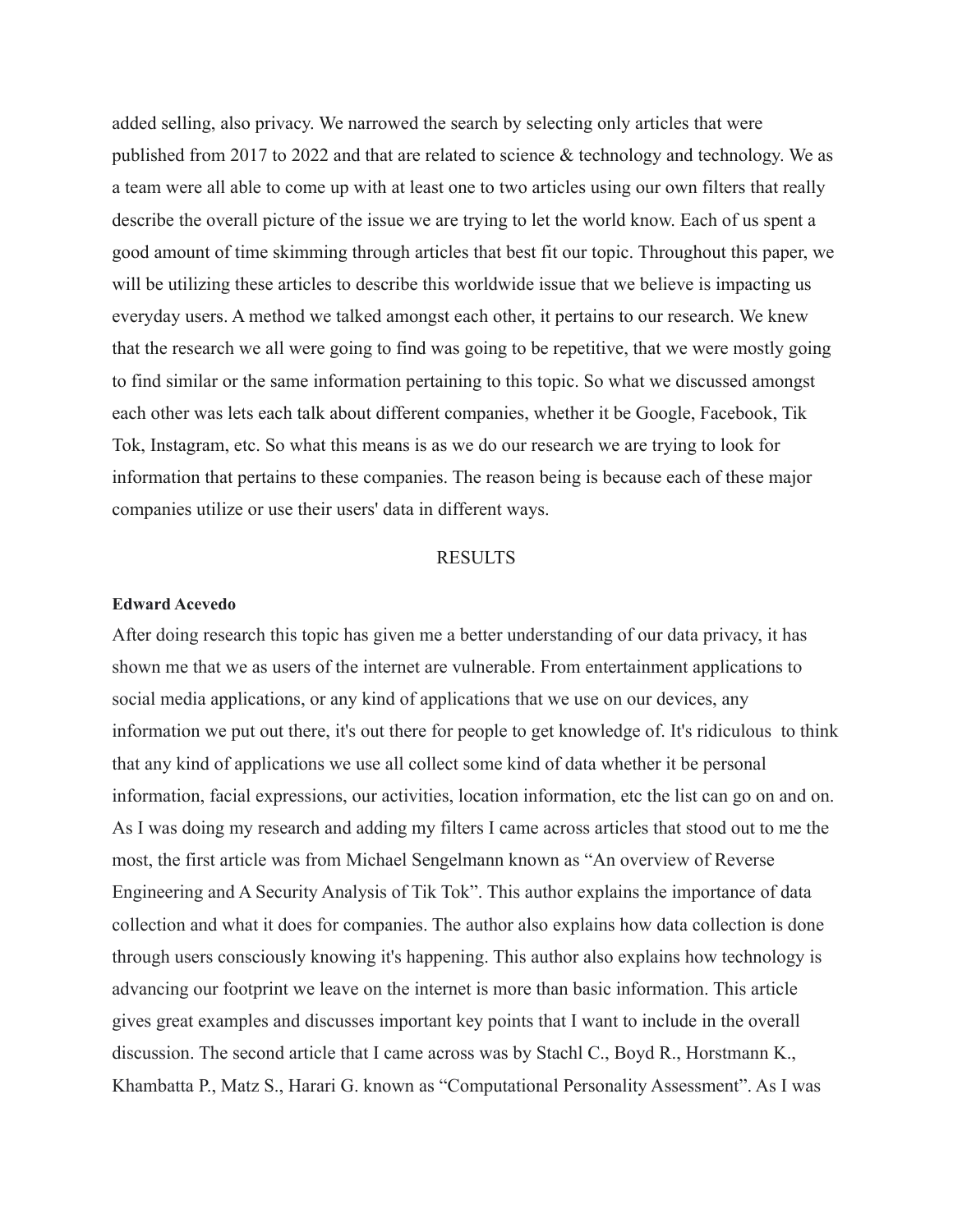researching this article, it gave great examples using the former director of monetization of Facebook, which gives us as users a better understanding of what these social companies are thinking. This article discusses a bit about Facebook tactics such as what they do to lure their users to stay on their social media platform. Overall my findings regarding this topic were mind blowing there is a lot to talk about and discuss which I will talk more about in the discussion section.

#### **Djeneba Bah**

This whole research was much like awakening to me. Throughout my research, I first learned that humans are the most vulnerable asset in the technology era. I looked at the vulnerabilities in various aspects. Then I ended up learning about the main reason for this paper, which is how to reduce the vulnerabilities. The following are some of the many ways to protect our personal data: One can accept all the cookies to protect themself from online threats, the good thing is that most websites have it now. Secondly, changing your browser privacy more often is crucial, making sure you're not Opt-in of targeted ads, with that being said computer users might consider using an ad blocker. Last but not least, opt out of data broker sites that sell your personal information.

#### **Jerson Vargas**

After researching the given topic at hand, our data is one of the main sources used for big companies to steal and to target certain ads on us based on what we search up. It is best to try and keep your data stolen as little as possible. Things on websites such as cookies and what you click on websites are just examples of the harm that can be done. Companies such as Google, Microsoft, etc, can even go on, reaching as far as stealing a person's health data. One way this occurs is due to algorithms companies use to target a certain user based on what they search. Based on Wilbanks," Stop the Prevention of Health Data". Google uses an algorithm known as "Knowledge Graph, so that users obtain information that is more relevant and supposedly more accurate whenever they type in their symptoms or condition. The service (which for many ailments may replace visits to the doctor) will only enhance Google's — and only Google's ability to conduct an unprecedented level of information retrieval for health." This is just one example of how powerful tech is in the real world. Even today, to access many buildings, facilities have used technology to allow contactless entry into the real world. This happened due to the events of the pandemic. Based on Whitelaw, et al. in "Applications of digital technology in COVID-19 pandemic planning and response"Several digital health interventions, particularly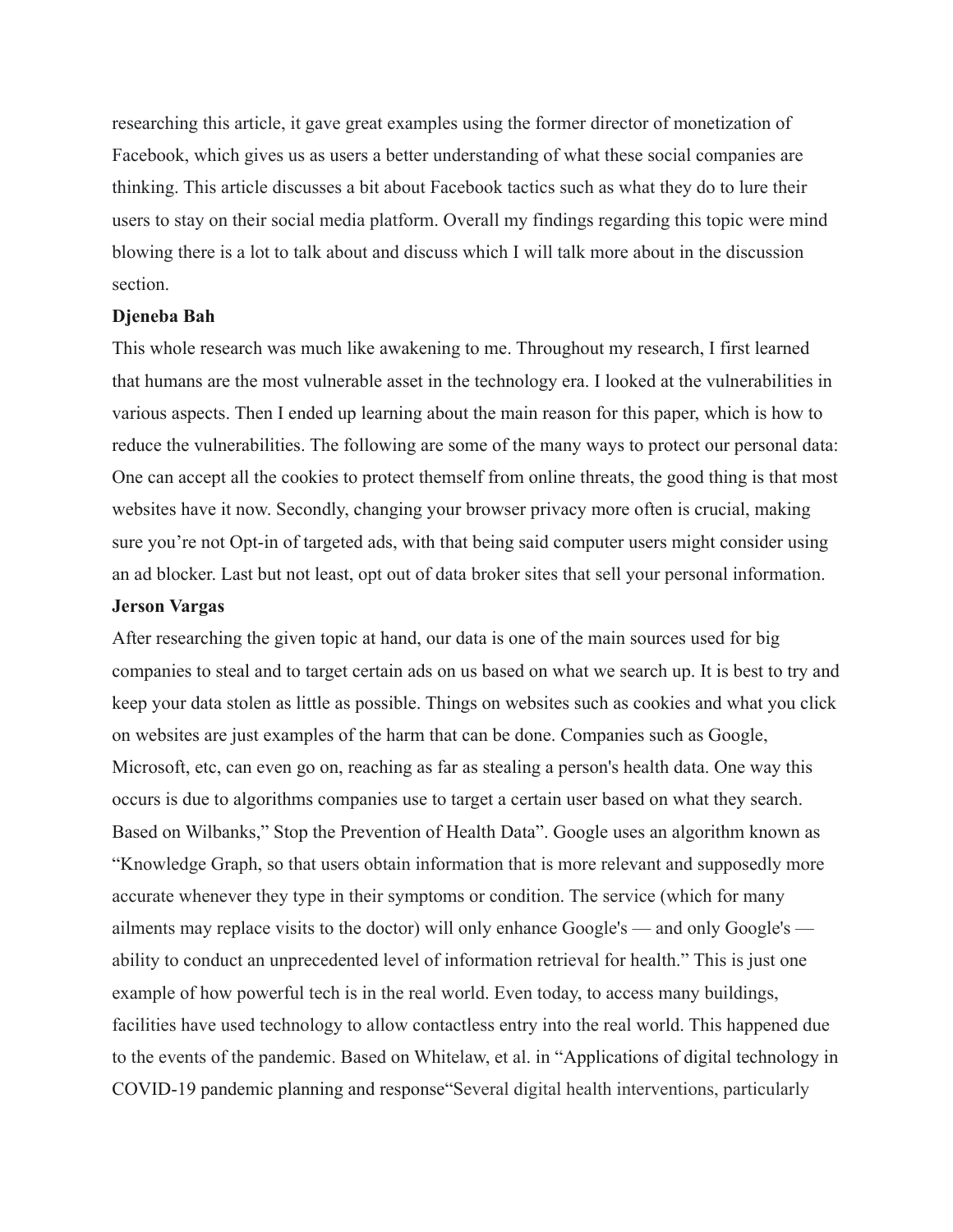those that track individuals and enforce quarantine, can infringe on privacy, while increasing risk among individuals with mental illness or restricted access to food or water. Government-implemented surveillance and control can instill fear and threaten civil liberties."

#### **Turjo Chowdhury**

After doing my research on the topic, I was able to understand how data is collected and how we are forced to comply. From the periodical "Are You Being Watched?" from the magazine Scholastic Scope published in 2017, The more information a company has on us, the more successfully it can sell to us. What I found surprising was in the magazine periodical, it is mentioned 75% of the websites save our data. The data that is being stored ranges from interests to our location history which I think is very alarming for most of the population and what makes it more disappointing is the websites and apps are curated in such a way that they need all this user info inorder to work the way they are supposed to. The best way for us to protect our data is basically refraining from using the services but then we lose the luxury of information that we can have in the palm of our hands. The article "The price of free: how Apple, Facebook, Microsoft and Google Sell you to advertisers" by Mark Hachman highlights what free means in today's world wide web. The author points out how the technology giants of the world today collect and sell our information in disguise of free service. What I find astonishing is that most of the users live under the illusion of free services where they are far away from freedom. Facebook being one of the main collectors of data, collects not only what users are interested in, but also what their friends say about each other. This makes us question, what doesn't facebook know about us? Facebook makes it easy for us to connect with friends and family. We can make calls, send pictures and texts, post pictures and react to each other's posts but at the cost of giving up our personal information. Google, Apple and Microsoft also use certain terms and conditions which basically forces us to give information in order to use their products and services.

#### DISCUSSION

#### **Turjo Chowdhury**

The more information a company has on us, the more successfully it can sell to us. Development of targeted advertising is a large market with so much room for rapid growth. Businesses purchase monitoring data in order to develop targeted advertising and those advertisements are sent to people who are most likely to want the offered products or services. In the magazine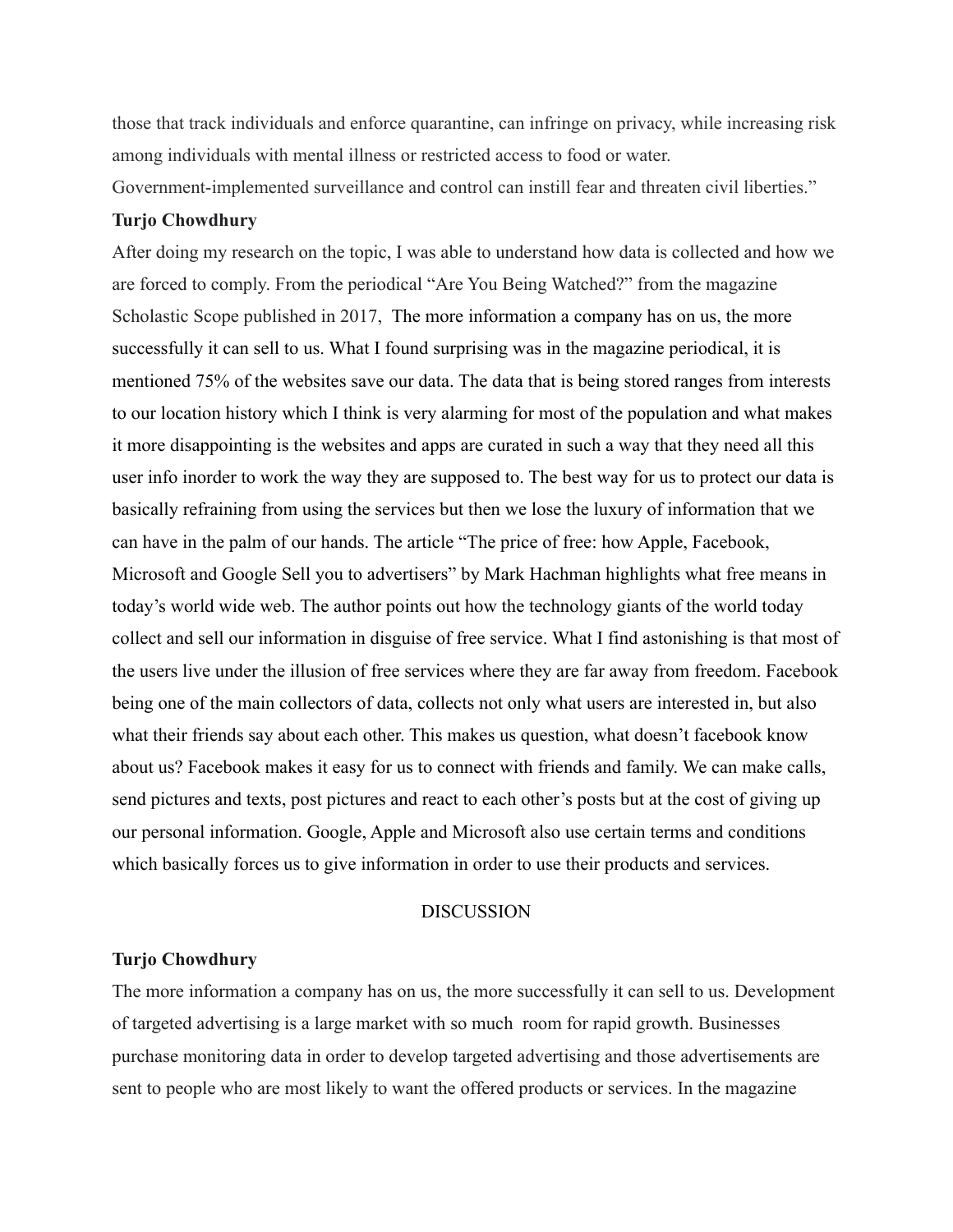periodical "Are You Being Watched?" on scope.scholastic.com the author uses an example with which every user can relate. The author tells us about how we can be looking for a solution to a problem on google and the next thing we start seeing products and services related to the problem in all our social media. This is primarily done when we enable websites to send and receive cookies. The more information businesses have about us, the more successfully they can market things to us. There are a few options for limiting tracking and information collection. If users don't enable cookies, users will have to enter login and password each time you visit a website, which makes the experience of using the internet not as great and seamless. Also this would not disable every form of data collection. Using Google for example, we are forced to agree to their terms and conditions to use their services which includes agreeing to information being collected. In today's world, the way Google is intertwined with the internet, Google is used more as a verb than a noun. We cannot imagine the internet without the existence of google. Sure there are other search engines but nothing compares to google. Privacy advocates believe that we should have more control over how information about us is collected and used. Using different search engines is one of the few ways we can minimize data collection. According to the article "The price of Free: how Apple, Facebook, Microsoft and Google sell you to advertisers." by Mark Hachman, businesses today have the idea of having every right to demand your personal information before starting any business. Although all these giant tech companies try to reassure us that privacy is their main concern, their actions, products and services show us it's completely not true.

Reading through the article, we know that Facebook basically has every information possible from us through their products by collecting and monitoring our actions. We, as facebook users can do very little about it as the author mentions that even if we delete our facebook account, our data will not necessarily be removed because according to facebook, the information is "theirs". Mark Hachman also highlights how Google and Apple collect our data. Apple's privacy policy does a poor job of describing what data it collects. Apple promises that they protect user data but the promise cannot be valid as information such as location is taken so much that users get notification of traffic updates even before they are on the route for a destination. Location history is collected and predictions are done based on location history. In terms of controlling how much data is collected, one thing mentioned is Apple let's users reset preferences which means users would have to reset their data from time to time. It is not a permanent solution and as we have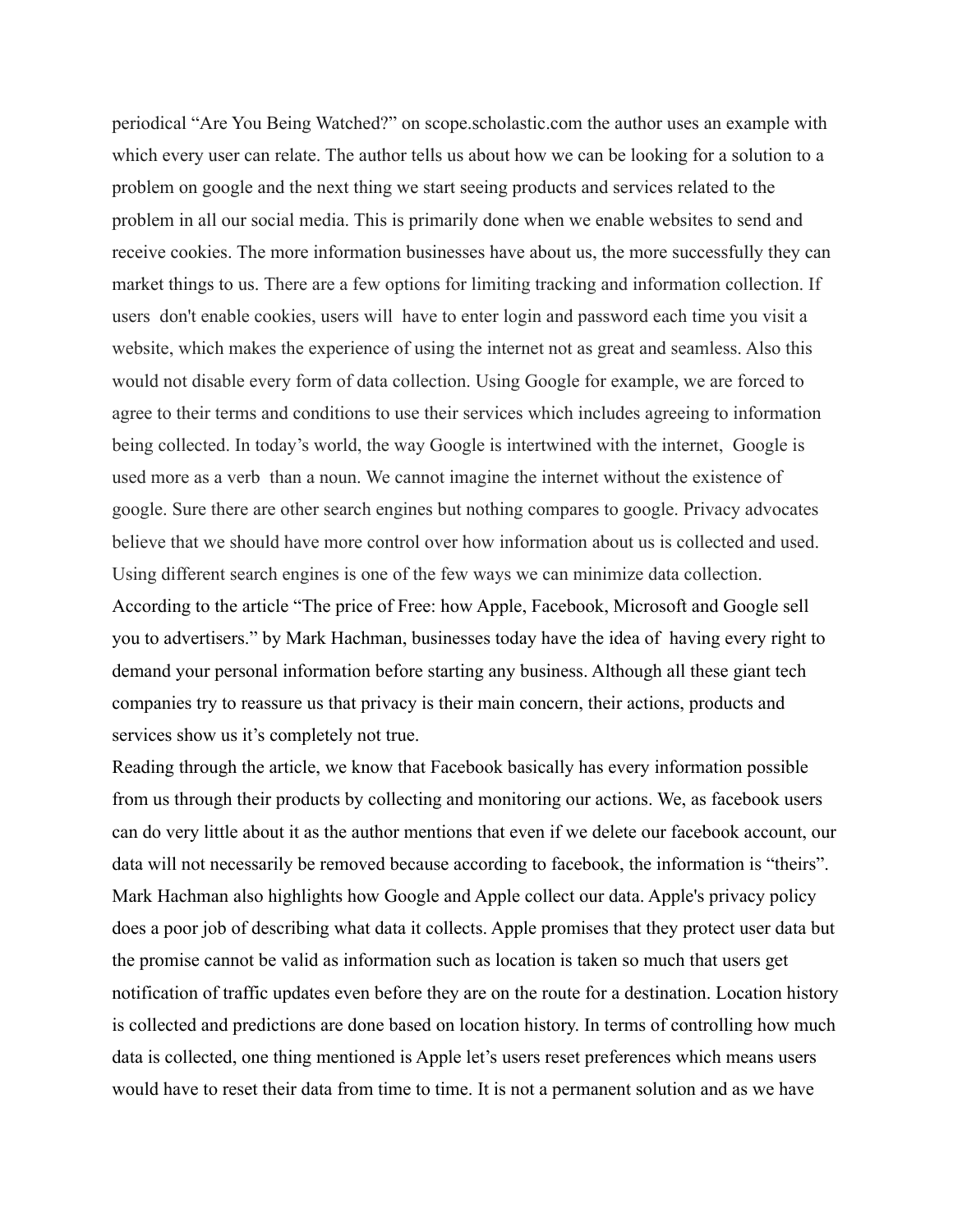seen with pretty much every other company, if we want to use it, the only thing we can do is to comply.Despite its sanctimonious attitude regarding advertising, Apple does not make it easy to opt out.

Reading through the article, Microsoft says that it does not examine your email for personal information but the author warned us not to believe it. The author explains the whole process on why and how Microsoft reads through the emails to collect data. Looking through all the examples given, All the tech giants who rule the tech industry give us nothing but false hopes. For us as users, our hands are tied if we are to use their services. Some alternate services do exist but the problem is they are not even close to the products and services offered by these huge companies.

#### **Djeneba Bah**

Based on what I found, It looks like there isn't any real solution on how to stop data collection. However, instead of doing a general search I searched on how Microsoft handles the matter of collecting data. As a result of that I learned that for Windows 10 users, you can actually deactivate/disable some features from your computer to minimize the data collection. When setting up your new Windows 10 P.C, you should be really mindful of which features to activate or not in order to protect your personal information. At the end, I will provide the link to the article that gives a suggestion of which features to keep active or not. Finally, it gives you a step by step on how to disable each feature to secure your data.

#### **Jerson Vargas**

Based on what we have found within the results, our story tells us that there is no real way to solve or stop companies from stealing our data due to the fact that it is part of the monopoly of how companies make money and sell targeted ads to users, etc. Most big companies we have such as Google, Microsoft, IBM, etc. make money off of stealing our data for more than just entertainment purposes. It is really mind boggling how companies can steal information on our own physical health and on what location we are at a specific time. It is important to understand how impactful big data really is and how it affects everything we do in our lives. From work to health, to even daily interactions in our lives. Big Data controls ones.

#### **Edward Acevedo**

After a deep investigation I am amazed at what I have found. It's breathtaking to understand that anything we do on our smartphones, computers, and tablets all contributes to these companies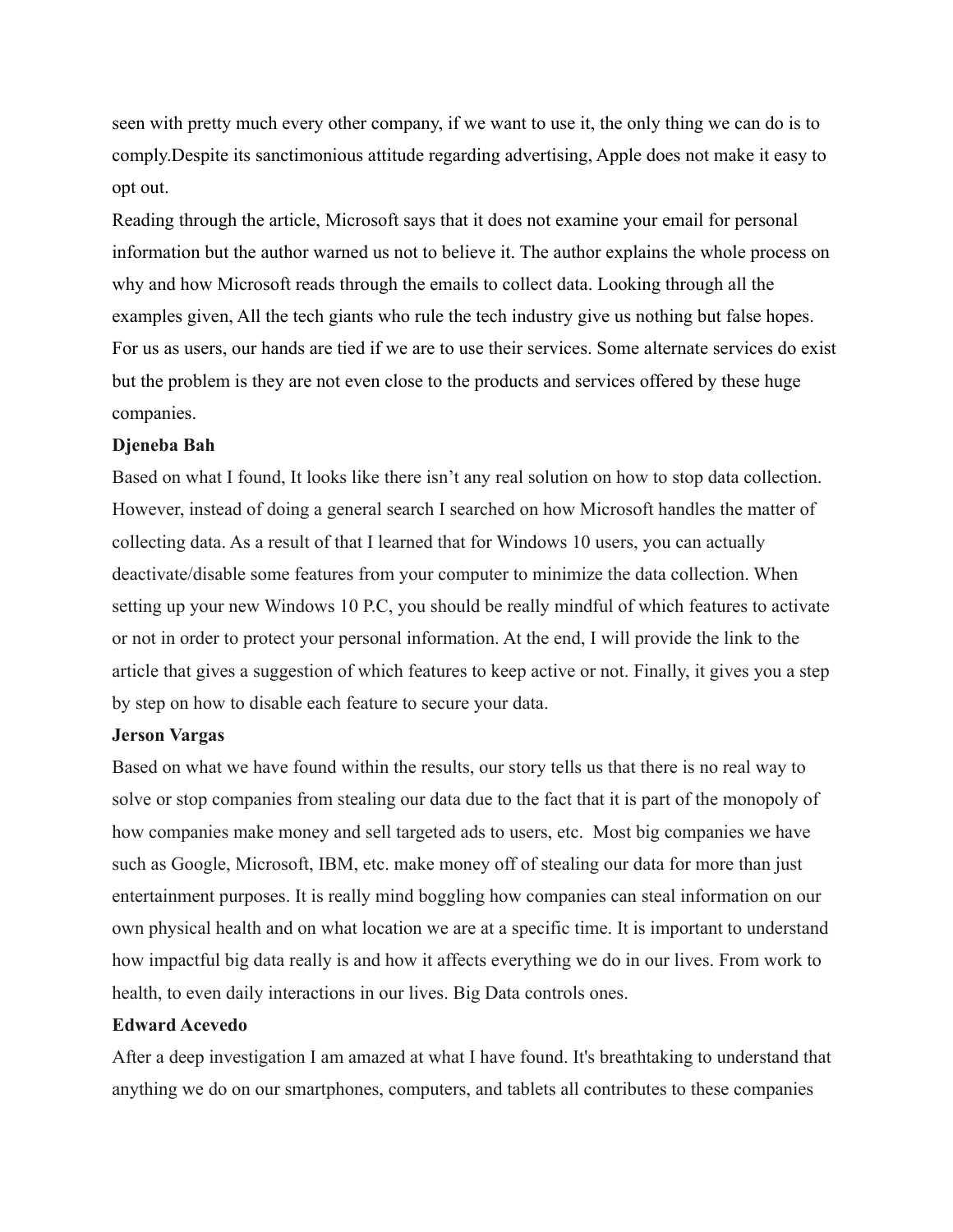that collect our data. There are companies that inform the user of the kind of data they are collecting however that is not speaking for every company because there are companies that just take the data without informing the user. So just be aware that everytime you install an application, scroll through any of your social media platforms that some kind of information is being taken from you whether you know it or not. As I was doing my research I took a deeper dive into social media companies and how they utilize their users' data and information. The first article that stood out to me was from Michael Sengelmann known as "An overview of Reverse Engineering and A Security Analysis of Tik Tok". Reading through this article, a sentence from the article "Social media platforms dominate the technological world.'' This sentence stood out to me because in many ways it's true. To basically summarize this article they talk about data security and state how important data collection is to social media companies. This article explains how companies steal our data consciously, what this means you users of social media platforms have most definitely seen this, whenever you install a new application and in order to use the application you have to accept the terms and agreement, and this can be for any kind of application not only social media application. Well inside the terms they mention the company is allowed to collect your data, whether you read it or not you have to accept the terms in order to use the application. So this is what it means when your data is being collected consciously, and whether you disagree to the terms what happens is it doesnt allow you to use the application. However this will never happen because there is a reason why the user installed the application to utilize it. As I went through these articles it showed that there is no permanent solution for this world wide situation. What I saw throughout these articles was ways to minimize our digital footprint. Some examples that were used in these articles are to use an incognito browser when you are on the internet. It will minimize the amount of data that gets collected. Another tip that I saw was to delete any unnecessary account that you might have, whether it be any random application that has asked you for personal information or even a social media application that you don't use. Another example that I think we all saw throughout these articles was the importance of VPN's the reason why this is an important one is because whenever you are surfing through the internet any website you click into they can track your ip address of your device and sometimes are capable of getting your location. Overall we users of the internet need to understand that there currently is and won't be a way to permanently remove ourselves from the internet, however there are many things that can be done to minimize our digital footprint.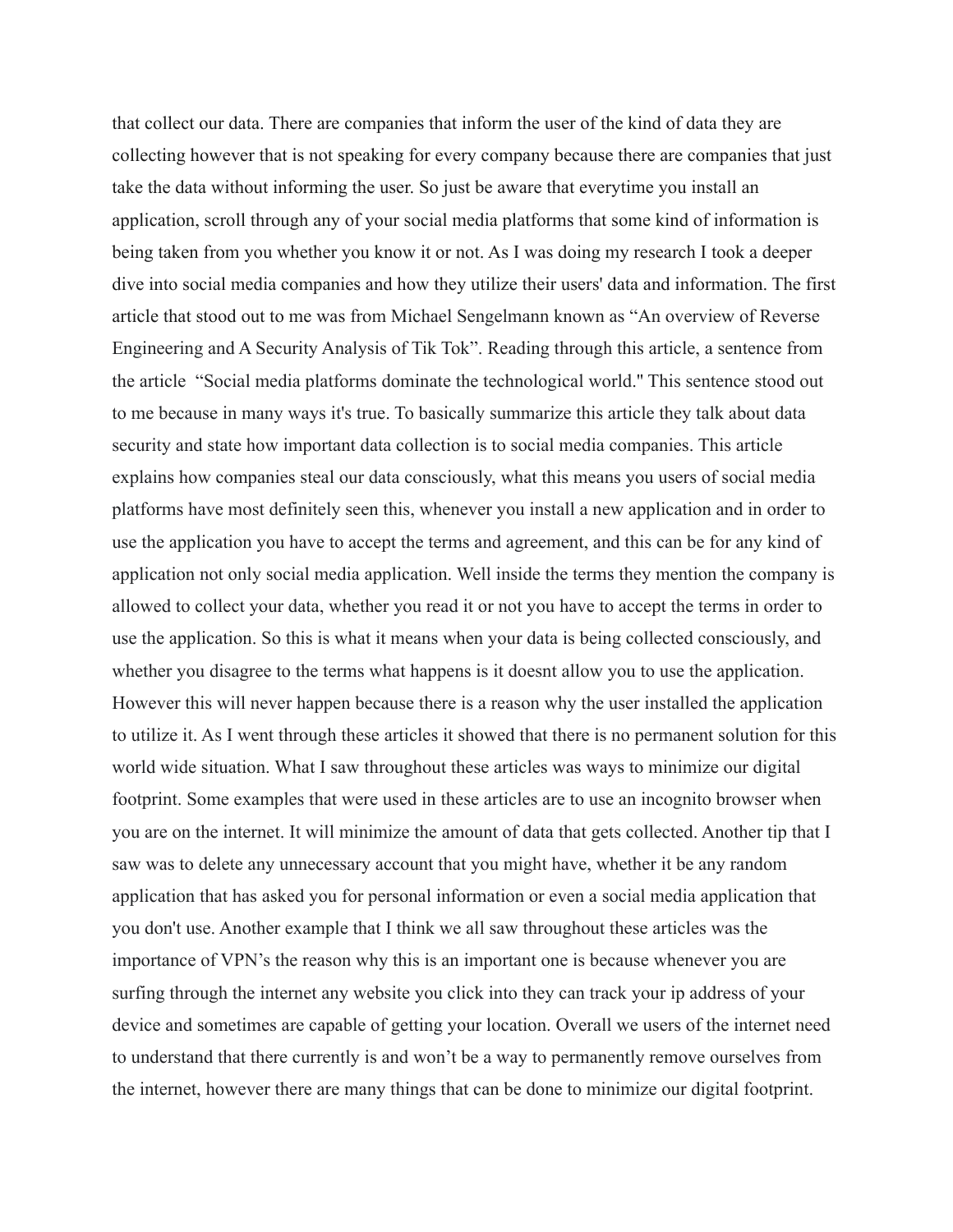#### **CONCLUSION**

#### **Edward Acevedo**

As we come to an ending to this discussion on this world wide situation we each have our own story to tell throughout this journey. We each were able to formulate our own story as we discovered more and more about this world wide crisis. We each were able to come together and discuss what our overall findings were. As I was doing my research I went down the road that dealt with how social media companies do with their users data and how they utilize that information. A member of our team went down the path that looked into the amount of digital data that we have stored in these hospital databases. The amount of information these hospitals have that deal with our personal information and physical health can have a major effect on us if that data and information gets breached or is stolen. Another of our fine writers went down the track that looked into how data collection is being collected through platforms such as Facebook and Google. And how these power hungry companies are basically using our personal information and data to advertise it right back to us, putting us in an endless cycle. Lastly our final writer went down the route that focuses on how Microsoft is dealing with data collecting and how they are trying to implement into Windows 10 and 11 new features that users can use to disable from their setting in order to minimize the way your data gets collected. As we each individually did our research we were also tasked with looking for if there is a resolution to this crisis we are dealing with. As we did our research we all were getting similar information when it came to coming up with a solution. We all saw how there is no permanent solution to this situation. What each of us were able to find was steps we can take to minimize our digital footprint.

#### **Jerson Vargas**

In conclusion, Based on what we have found within the results, our story tells us that there is no real way to solve or stop companies from stealing our data due to the fact that it is part of the monopoly of how companies make money and sell targeted ads to users, etc. Most big companies , such as Google, Microsoft, sell our data to companies based on what we search, watch and interact with on the internet every second of the day. Our privacy is one of the very most important aspects of our lives and what we do on a daily basis. When we use technology for our daily interactions, we need to make sure our privacy is not being stolen as least as possible from big companies. This can go from our own physical health, to what we watch and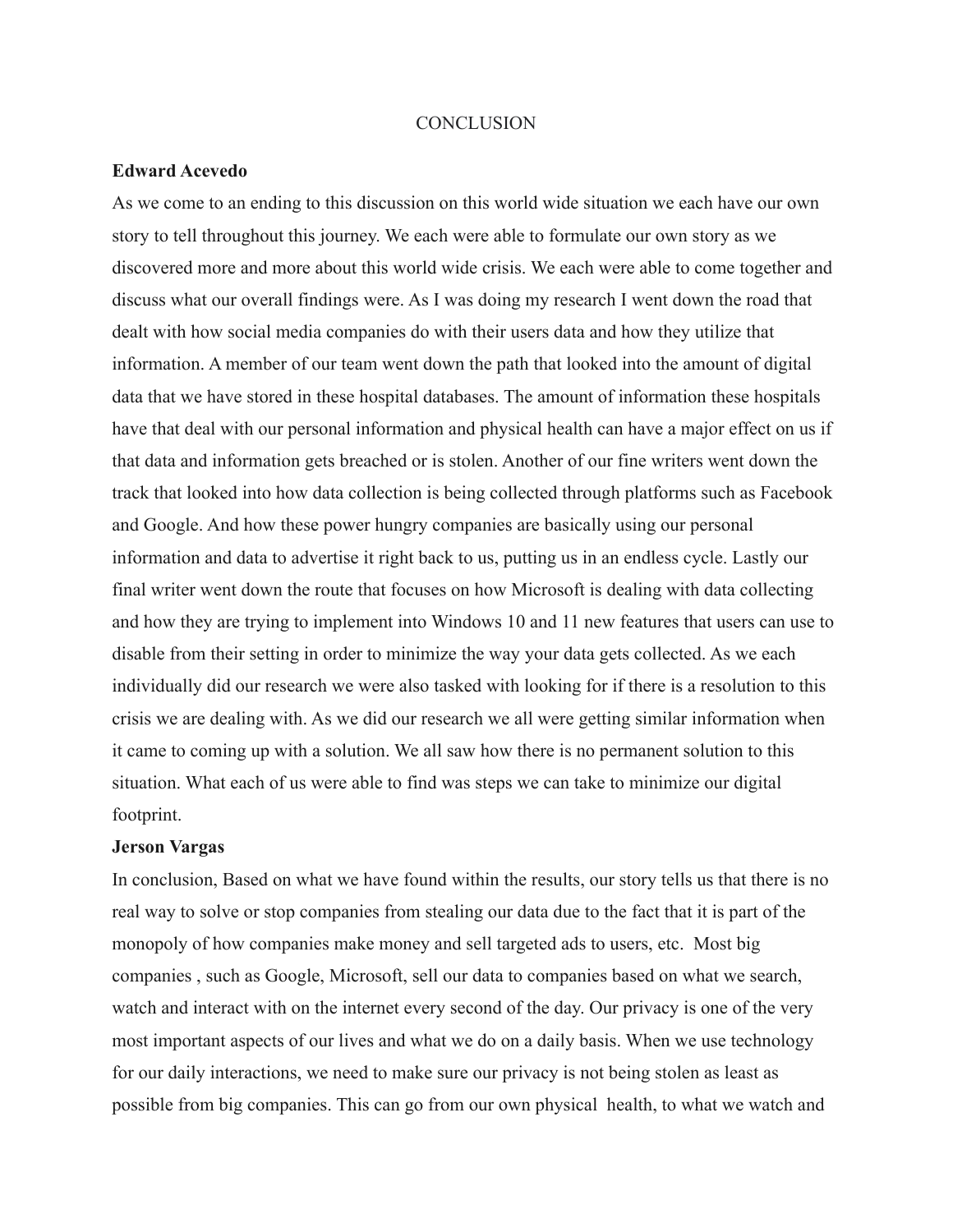lastly, what we purchase for ourselves. Little interactions like the examples said to help improve our life by using these technologies causes the companies to track, and give targeted ads based on the algorithms chosen.

#### RECOMMENDATIONS

#### **Djeneba Bah**

After doing this research, I have realized that there's no permanent solution for companies from collecting our personal data. However one can minimize to which extent they access one's personal data. A recommendation that I saw highly throughout my research is if you are a windows user, configure your PC as frequently as possible. Also disable some features in order to protect your privacy to the maximum. These alternatives deal with your local content and the ways in which it could track or collect your data online. Our point is not to alarm you or push you to deactivate everything, but to give you all the necessary information so that you can decide how far you want to expose yourself.

#### **Jerson Vargas**

Some things we should do to prevent our data from being stolen less are using different kinds of browsers that does not deal with stealing our information, for example DuckDuckGO. DuckDuckGO is a free to use browsing tool that does not allow your information to be stolen when using the tools needed. Also using tools such as a VPN which is a virtual private network. Which can then help lead us to not having our ip stolen from companies and potential hackers because we are connected to another machine with the VPN in another location. Another way to have your data least stolen is by using a virtual machine. Virtual Machines are usually used for big projects such as creating software for another operating system or testing the limits of an operating system you're using for the machine. Although Virtual Machines do not hide your IP address, It can prevent hackers from entering your main system and utterly destroying and taking over your PC.